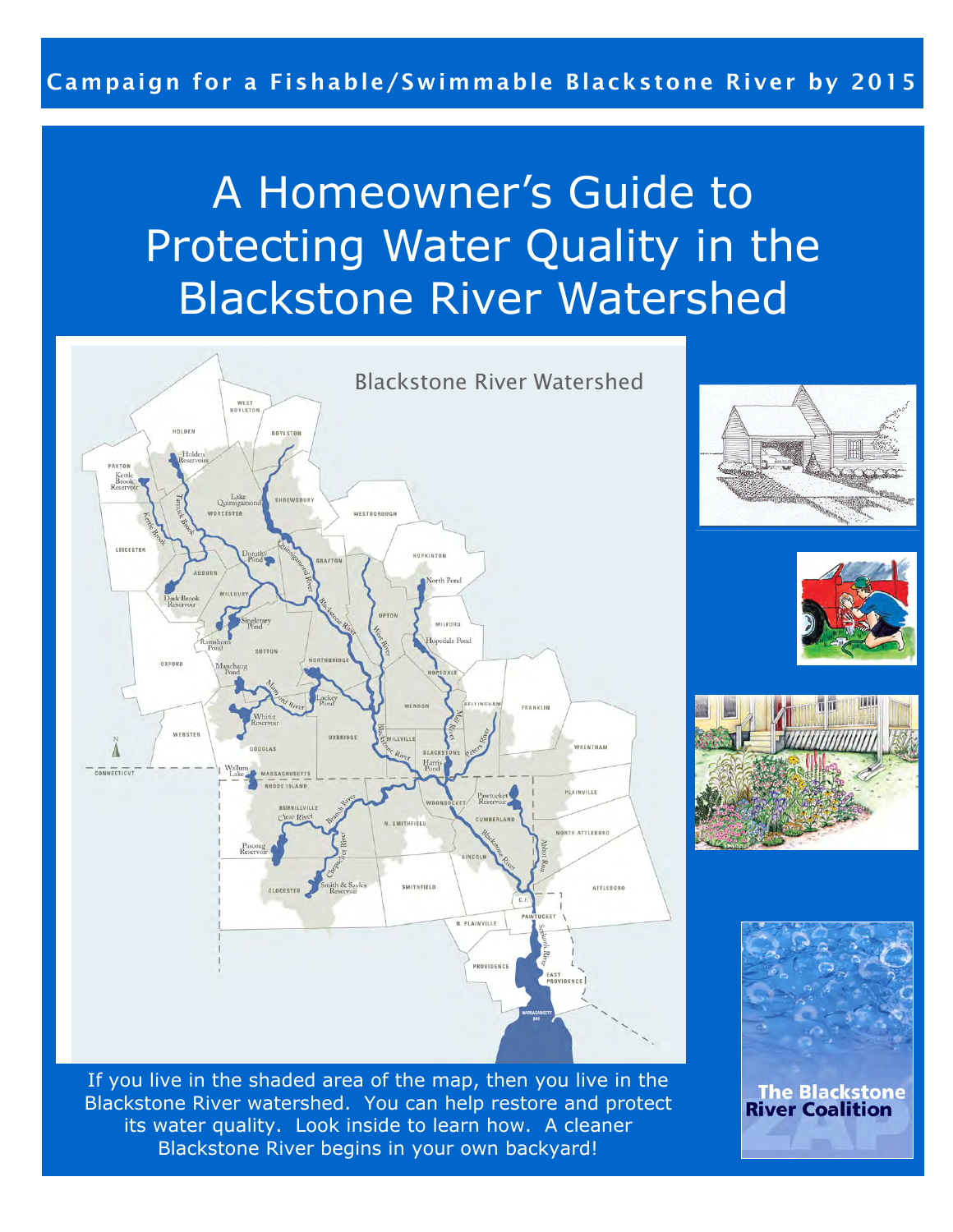## $\overline{a}$  **to Protecting Water**   $\overline{a}$ **A Homeowner's Guide Quality in the Blackstone Valley**

|                                      | A Cleaner Blackstone<br>River Begins in Your                                                                                                                                             |  |
|--------------------------------------|------------------------------------------------------------------------------------------------------------------------------------------------------------------------------------------|--|
| Lawns/<br>Gardens                    | Own Backyard!                                                                                                                                                                            |  |
|                                      | <b>THE BLACKSTONE VALLEY</b> is, in fact,<br>a watershed - a drainage basin                                                                                                              |  |
| Car Care                             | that includes all the land over<br>which rain and snowmelt flow to<br>the Blackstone River. Reducing                                                                                     |  |
| Pet Waste                            | polluted runoff, or nonpoint source<br>pollution, in the watershed is the<br>major goal of the Blackstone River<br>Coalition. We're working with                                         |  |
| Clean<br>Dishes/<br>Clean<br>Streams | homeowners, business owners,<br>developers and local decision makers<br>to all do their part - it's called<br>the "Tackling Stormwater in the<br>Blackstone River Watershed" initiative. |  |





Together, we can all help reach the goal of a fishable and swimmable Blackstone River by 2015.

#### **Introduction:**  Rooftop

Runoff

Household **Hazardous** Waste

WE DRINK IT, bathe in it, flush it, swim in it and more. Water is an integral part of our every day lives. The water you use to drink, wash, and cook comes from a watershed near your home. Every community, whether it is hilly or flat, urban or rural, is part of a watershed. Ours is the Blackstone River's watershed, with many sub-watersheds for the tributaries that drain to it. Within each watershed, all water drains to the lowest point, carrying with it soil particles, oil, road salt, organic materials, pesticides, and fertilizers.

**THE BLACKSTONE AND ITS TRIBUTARIES** define our landscapes, yet their beauty hides the fact that beneath the surface, those streams and rivers are not entirely well. Runoff from roads, parking lots, lawns, and farms can carry oil, metals, bacteria, pesticides, and nutrients into streams, making them unhealthy places for critters like fish and aquatic insects to live. High bacterial levels can make it unsafe for humans to swim. **Pervious Surfaces** 

**BUT THERE IS GOOD NEWS**...we know the prescription for the Blackstone's health, and it starts with us. By each of us developing simple, water-friendly lifestyle practices right at home we can make a huge difference! Stream Buffers

#### **What You Can Do….**

This guide is designed to help us reduce our impact on the streams and rivers in the Blackstone River watershed. To achieve this we need to develop new yard- and homecare practices that reduce our pollution, storm water volume, and water consumption. To learn how, turn the page.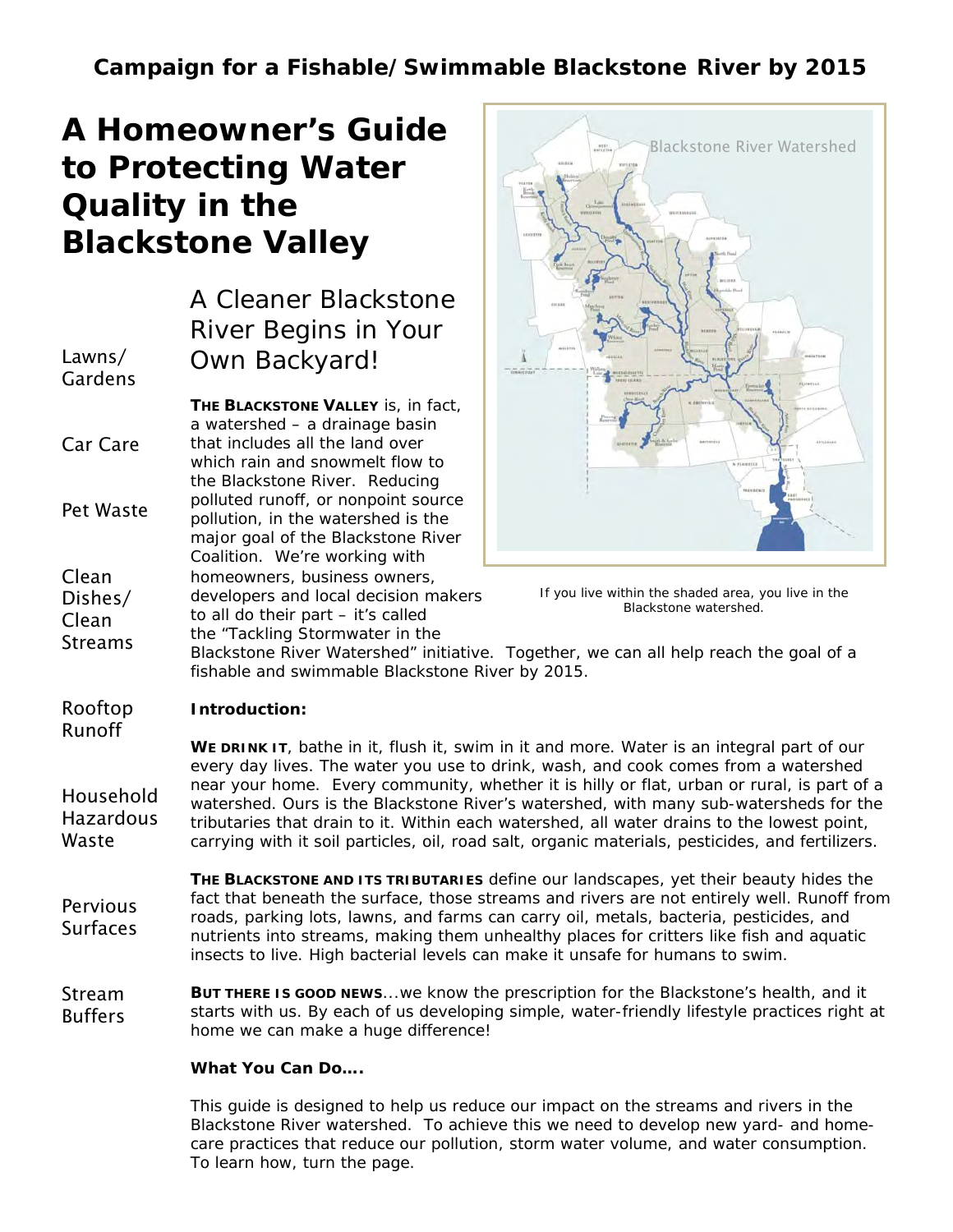**Reducing pollutants**: Water running off our lawns, roads, and other surfaces picks up nutrients, bacteria, and chemicals, carries them to stormdrains in the roads, and then deposits them directly into streams in the Blackstone watershed. These pollutants can cause a variety of problems for living things — including humans that live in or interact with our streams. For example, extra nutrients from fertilizer cause too much algae to grow, which robs the water of oxygen and makes it a bad place for fish, snails, and other stream critters to live. If the stream isn't a healthy habitat for these critters, this in turn affects animals that are higher in the food chain, like mammals and birds.

**Reducing storm water volume:** Another major problem for the streams in the Blackstone River watershed is the sheer volume of storm water that flows into them. As the land becomes more and more developed, impervious surfaces like roads, parking lots, driveways and rooftops generate more and more runoff. Because there are fewer and fewer vegetated areas, there is less and less infiltration of rainwater.

Storm water from all parts of the watershed is concentrated in the storm drain system and carried to our streams at very high speeds. When the water finally reaches the streams, it blasts adjacent stream channels, causing them to become wider and deeper. The soil eroded from stream banks during storms smothers aquatic habitat in the Blackstone River watershed. Over time, this sediment is carried downstream to Narragansett Bay, where it combines with sediment from other urban streams in the Bay. Sediment is one reason that the Bay is unhealthy.

**Reducing water consumption:** Water that we consume in the Blackstone watershed eventually flows back into the Blackstone watershed, either through septic systems, wastewater treatment



plants, or untreated into our storm drains. Using less tap water prevents unnecessary chemical treatment and disposal from the treatment plant, and save you money on your water bill. By not overwatering your yard, you can help prevent too much water — and pollutants — from entering the streams in the watershed.

As you decide which actions to do, remember this: The actions you learn about will reduce both pollutants and the volume of storm water entering the stream from your yard.



**The Blackstone River Coalition** is a partnership of numerous organizations working to restore the Blackstone River and improve the health of its watershed. For more information contact BRC Coordinator Peter Coffin at 508-753-6087 or [peter.coffin@zaptheblackstone.org.](mailto:peter.coffin@zaptheblackstone.org)

This guide was developed by Mass Audubon for the BRC, with partial funding from Southold Meadow Farm, Auburn, MA. It is adapted from the Watershed Approach to Stream Health (WASH) Project.



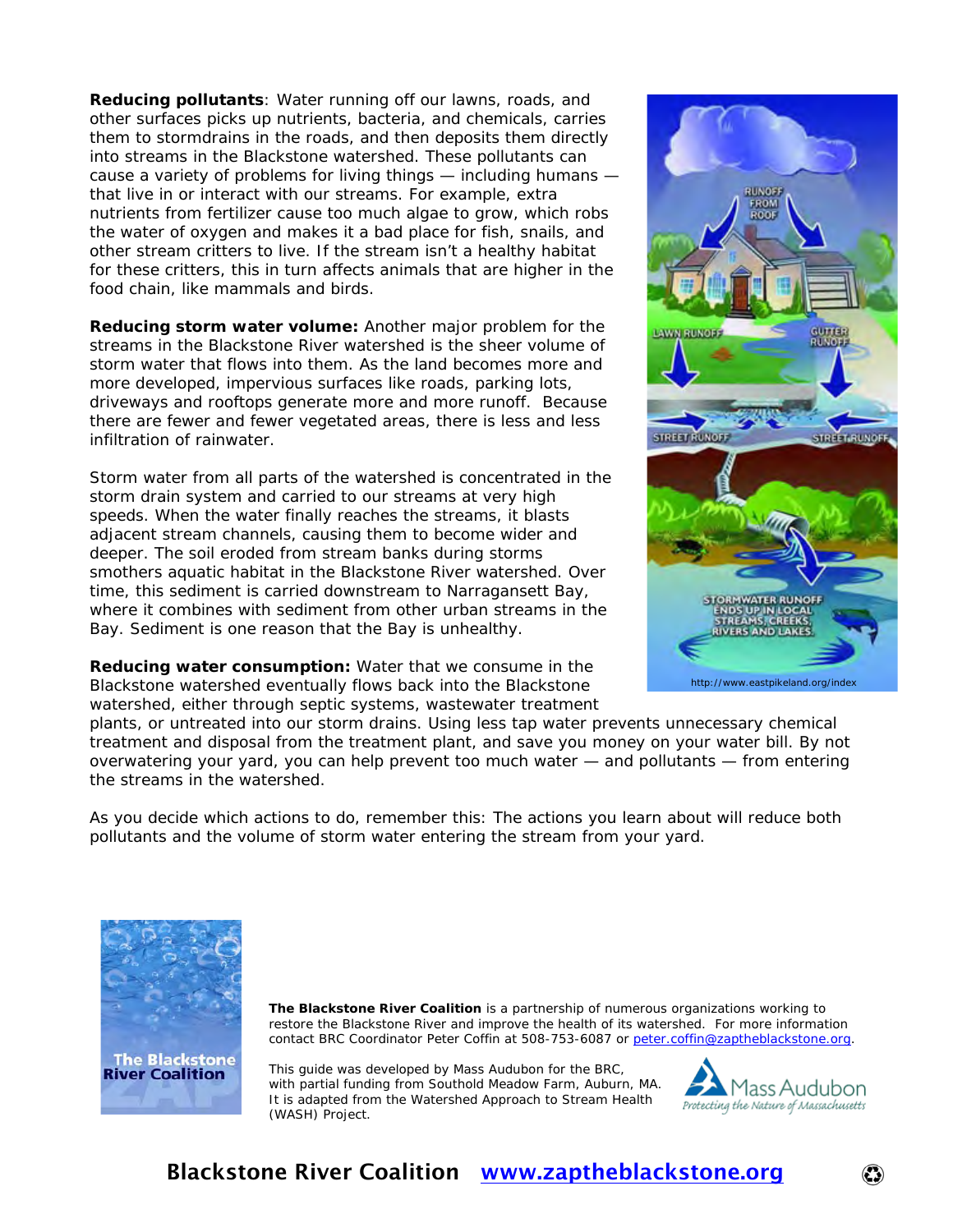# **"Greening" Your Lawn and Gardens**

Lawns/ Gardens Reducing Your Use of Fertilizer, Toxic Pesticides, and Herbicide on Your Lawn and **Gardens** 

**WHY?** 

Car Care Whether you are growing grass, beautiful flowers or delicious vegetables, consider doing this without using fertilizers, toxic pesticides, and herbicides.



**Lawn:** If you have a lawn, you may be using fertilizers and weed killers to keep it green and weed-free. When it rains, these chemicals are washed into the street. **Storm drains** in the streets collect the runoff and empty it untreated into the nearest waterway. So, when you fertilize or treat your lawn, you could also be fertilizing or harming our lakes and streams. Fertilizer encourages algae growth. This can form large algae blooms and uses up oxygen that fish and other critters need

to survive. Pesticides kill aquatic insects and herbicides kill aquatic plants, both of which fish and other species need to survive.

**Gardens:** In your gardens, herbicides and pesticides can harm children, pets, and local wildlife and kill helpful insects such as ladybugs and green lacewings that keep real pests in check. Even when used sparingly, these chemicals can end up washing down storm drains, into streams and eventually polluting the local water supply.

> Here's how to create a natural lawn and help protect the health of your family, wildlife, and our local resources.

Fertilizers act as pollutants once they enter our waterways.



http://www.lismore.nsw.gov

| Household | HOW? |
|-----------|------|
|-----------|------|

Pet Waste

Clean Dishes/ Clean **Streams** 

Rooftop Runoff

Hazardous 6 Get your soil tested and apply fertilizers only at the appropriate time in the right amounts. UMass Extension and URI Extension can help you test your soil and have

information about chemical-free lawn and garden care. 6 To naturally strengthen the resistance of your plants and lawn to pests, build healthy soil by adding organic matter such as compost. Make your own compost or purchase it.

6 If you fertilize at all, it's better to use compost instead of chemical fertilizers.

**Pervious** Surfaces

Waste

Stream **Buffers** 

If compost doesn't work for you, then use an organic or slow-release fertilizer. A slow-release fertilizer has at least half of the nitrogen in water insoluble form. These fertilizers gradually release nitrogen to plant roots. This provides a steady supply of plant nutrients over an extended period of time. Because you need less fertilizer, you will save time and money. ◆ Select a fertilizer with low or no phosphorus. Most lawns already contain enough

phosphorus. Excess phosphorus is the primary culprit of algae blooms in our lakes. 6 Make fertilizer-free zones of at least 20 feet from the edge of lakes, streams or storm drains.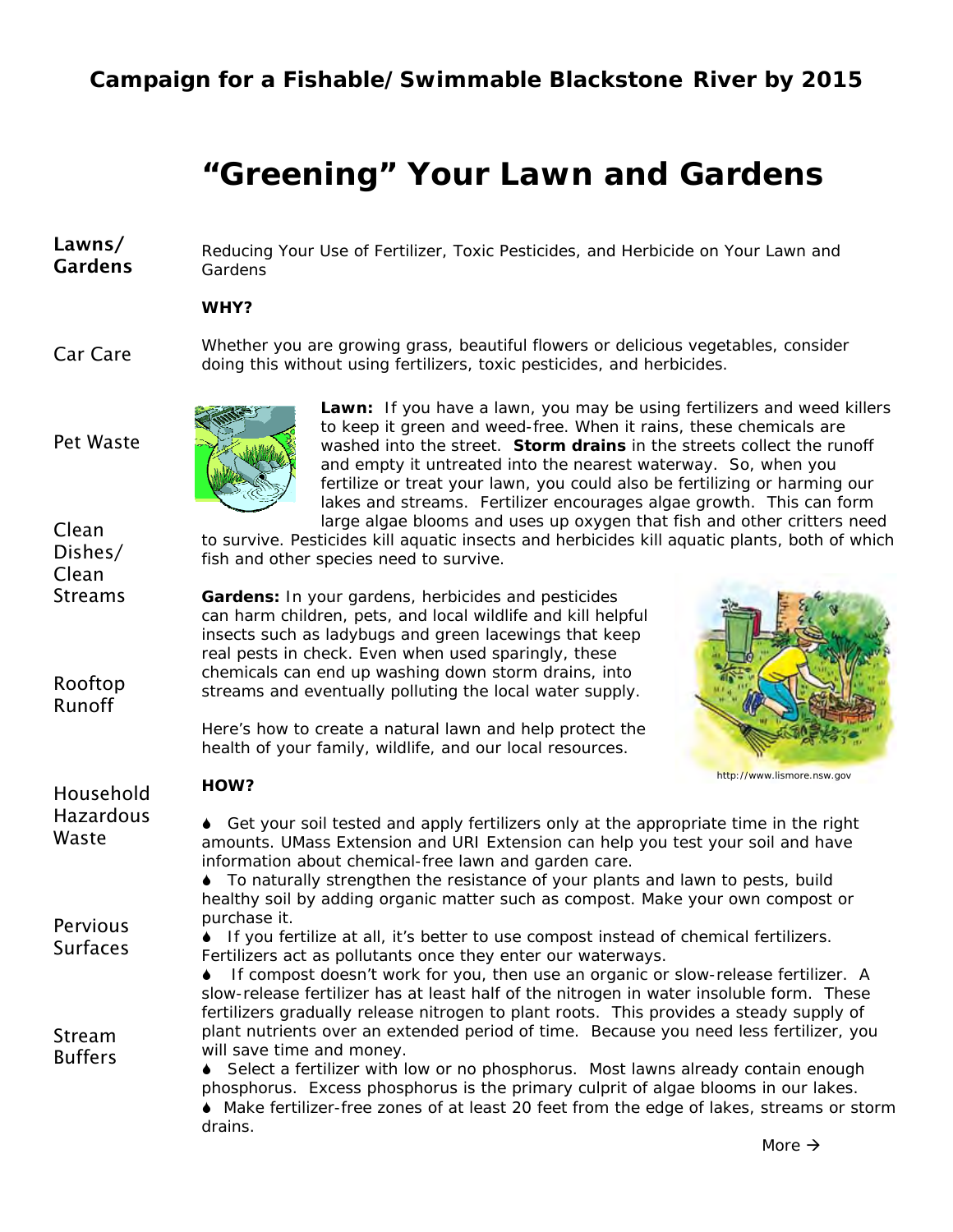6 Sweep any excess fertilizer back onto the lawn. Do not hose it down to the drain.

6 Cut the grass high to encourage the root system, and let the cut grass stay on the lawn to add moisture and act as a natural fertilizer. Don't dispose of grass or leaves in wetland areas, because they will "fertilize" local waters.

6 Overseed thin areas in the spring and fall to crowd out weeds. Just rake to expose the soil, spread the seed, and cover with 1/4 inch of compost or soil.

6 In your garden choose native plants that are naturally pest-resistant, less waterdependent, and adapted to our climate.

6 If unwelcome pests do appear, pull them off by hand or spray them with a diluted solution of phosphate-free soapy water. You can also pick off the affected part of the plant. Remember that insects are part of your garden's ecosystem. The occasional pest in your garden may also be a food source for beneficial insects, amphibians and birds.

#### **RESOURCES**

UMass Extension: <http://www.umassgreeninfo.org/>

http://www.umass.edu/plsoils/soiltest/

URI Extension: <http://www.uri.edu/ce/factsheets/indices/0lawnmaintindex.html> http://www.uri.edu/ce/publications/soiltest.pdf

Cornell Cooperative Extension:

<http://www.gardening.cornell.edu/lawn/almanac/almanac.pdf> EPA:<http://www.epa.gov/reg3esd1/garden/what.htm>

#### **BENEFITS**

By "greening" your lawn and gardens, you prevent the pollution from fertilizers, herbicides and pesticides from flowing into the stormdrains and streams of the Blackstone watershed while making your yard a natural and safe place for you, your family, your pets, and your neighbors to enjoy.

> If you live within the shaded area on the map, then you live in the Blackstone River watershed.





**The Blackstone River Coalition** is a

partnership of numerous organizations working to restore the Blackstone River and improve the health of its watershed. For more information contact BRC Coordinator Peter Coffin at 508-753-6087 or [peter.coffin@zaptheblackstone.org](mailto:peter.coffin@zaptheblackstone.org).

This guide was developed by Mass Audubon for the BRC, with partial funding from Southold Meadow Farm, Auburn, MA.

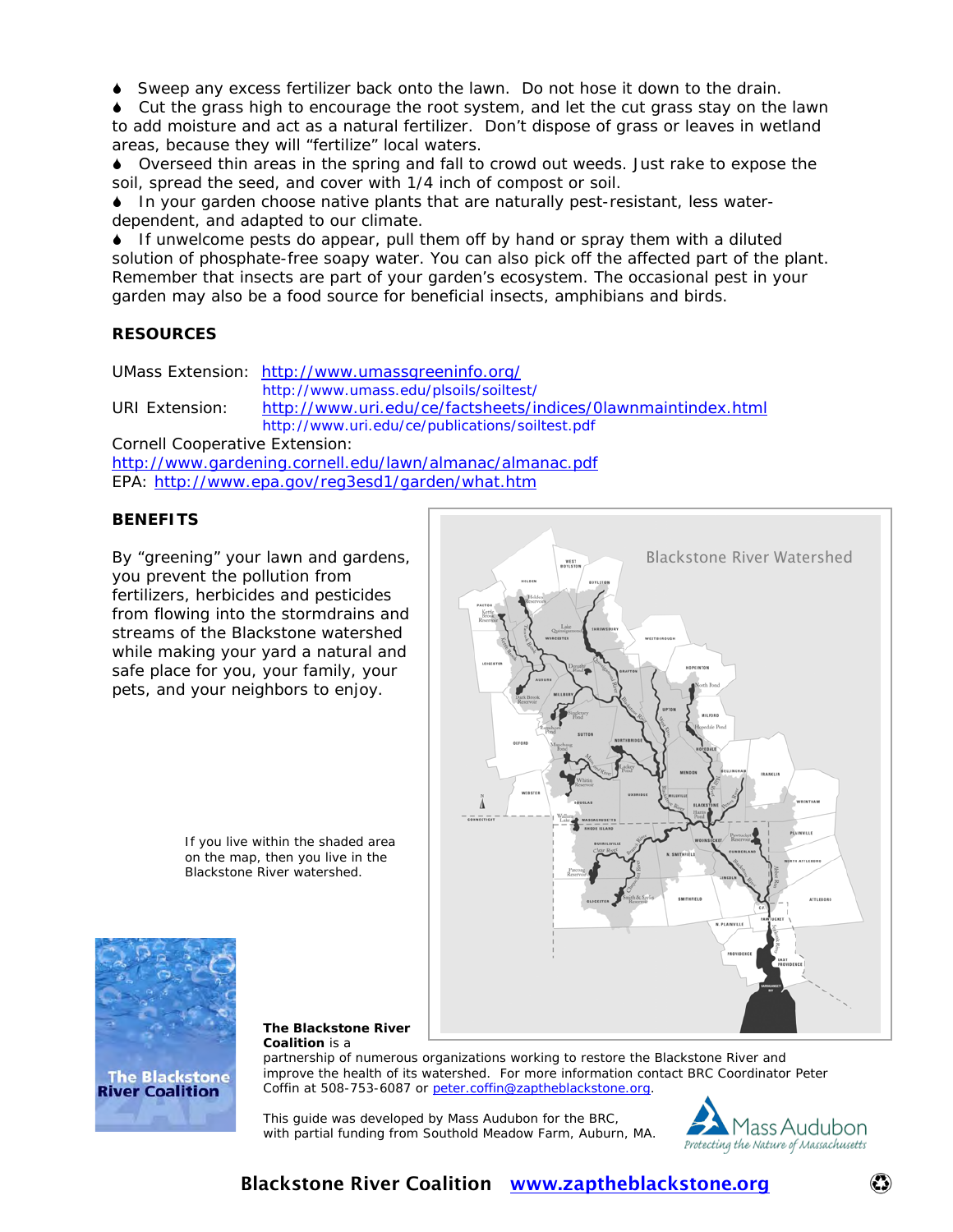Fixing oil and antifreeze leaks, and getting clean on the green

# **Cleaner Car Care**

Lawns/ Gardens

Car Care

Clean Dishes/ **WHY?** 



**Leaks:** Oil, antifreeze and other fluids that leak from your car are washed from your driveway into the street, and then into **storm drains** that flow directly into our Blackstone watershed waterways. In the U.S., it is estimated that petroleum



Pet Waste washed off the pavement every year, along with dirty oil dumped directly into storm drains, sends 15 times more

oil into the ocean than the Exxon Valdez did. One pint of motor oil can contaminate 125,000 gallons of drinking water and make an oil slick about the size of two football fields.

Clean **Streams** Rooftop Runoff **Washing:** How and where you wash your vehicle makes a difference to our local environment! The soap, together with dirt and oil washed from your vehicle, can find its way to local streams, wells and groundwater through storm drains, which are not linked to a water treatment plant. Runoff of excess phosphorous from cleaning products can contribute to the decline in health of our local streams. Phosphorus acts as a nutrient or fertilizer for aquatic plants, causing excessive growth. This pollution harms water quality and aquatic life. **http://www.lismore.nsw.gov** 



Household Hazardous Waste Here's how you can reduce harmful oil and cleaning-product runoff from your vehicle.

#### **HOW?**

Leaks:

Pervious Surfaces

Stream Buffers 6 If you notice vehicle fluids on your driveway, call your local repair shop to fix it, or repair it as soon as possible. If you change your own oil, return the used motor oil to the place where you bought it for recycling – it's the law in Massachusetts. Also you can check with your Department of Public Works to see if they collect it. Never pour it down the storm drain.

6 Clean up spills immediately. Use a non-toxic biodegradable chemical from your local hardware store that will safely break down oil deposits, or use kitty litter to soak up oil. Place it in your garbage can in a sealed bag. Do not hose fluids into the street where they can eventually reach local streams and lakes. 6 When parked in your driveway, keep a drip pan under the leak until you repair it. Empty the collected fluids into a tightly sealed and labeled container, and recycle it.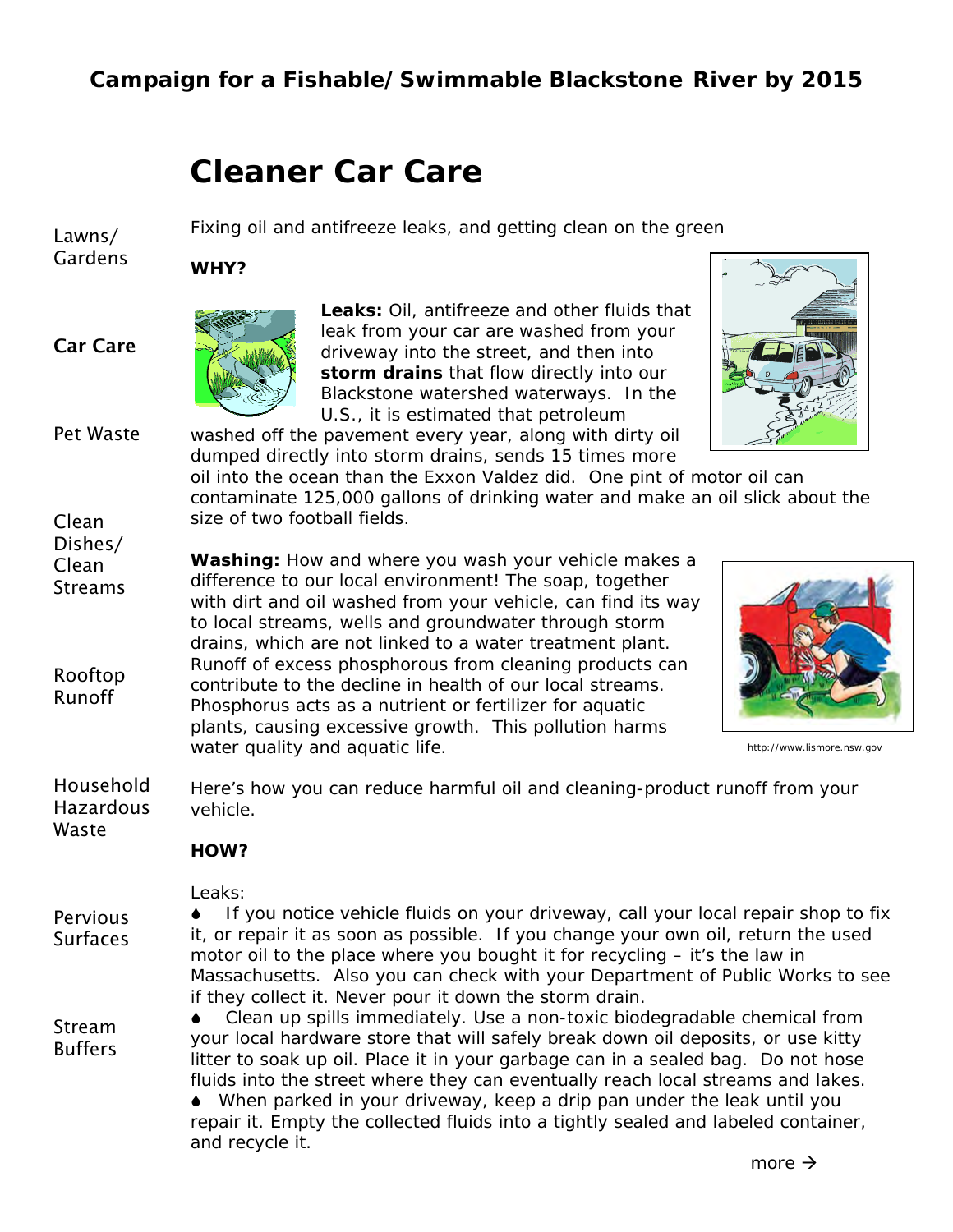#### **Washing:**

6 If you wash your vehicle at home, wash it on grass or gravel instead of the street or driveway to help filter the soapy water and grime.

6 Use soap that is biodegradable. To conserve water, make sure your hose has an on-off switch or nozzle.

6 If you use a bucket of soap and water, pour what is left in your bucket down the sink so it can be treated, not down the stormdrain.

#### **RESOURCES**

<http://www.semcog.org/OursToProtect/7SimpleSteps/CarCareTip.htm> <http://www.mass.gov/dep/water/resources/oilspi01.pdf> <http://www.dem.ri.gov/programs/bpoladm/stratpp/oilrecy.htm> Visit EPA's website to learn about the *"You Dump It, You Drink It"* Campaign: <http://www.epa.gov/epaoswer/hazwaste/usedoil/index.htm>

#### **BENEFITS**

You reduce the impacts of oil and other petroleum products from harming aquatic life, and avoid adding nutrients that cause excessive aquatic vegetation.

If you live within the shaded area on the map, then you live in the Blackstone River watershed.





**The Blackstone River Coalition** is a partnership of numerous organizations working to restore the Blackstone River and improve the health of its watershed. For more information contact BRC Coordinator Peter Coffin at 508-753-6087 or [peter.coffin@zaptheblackstone.org](mailto:peter.coffin@zaptheblackstone.org).

This guide was developed by Mass Audubon for the BRC, with partial funding from Southold Meadow Farm, Auburn, MA.

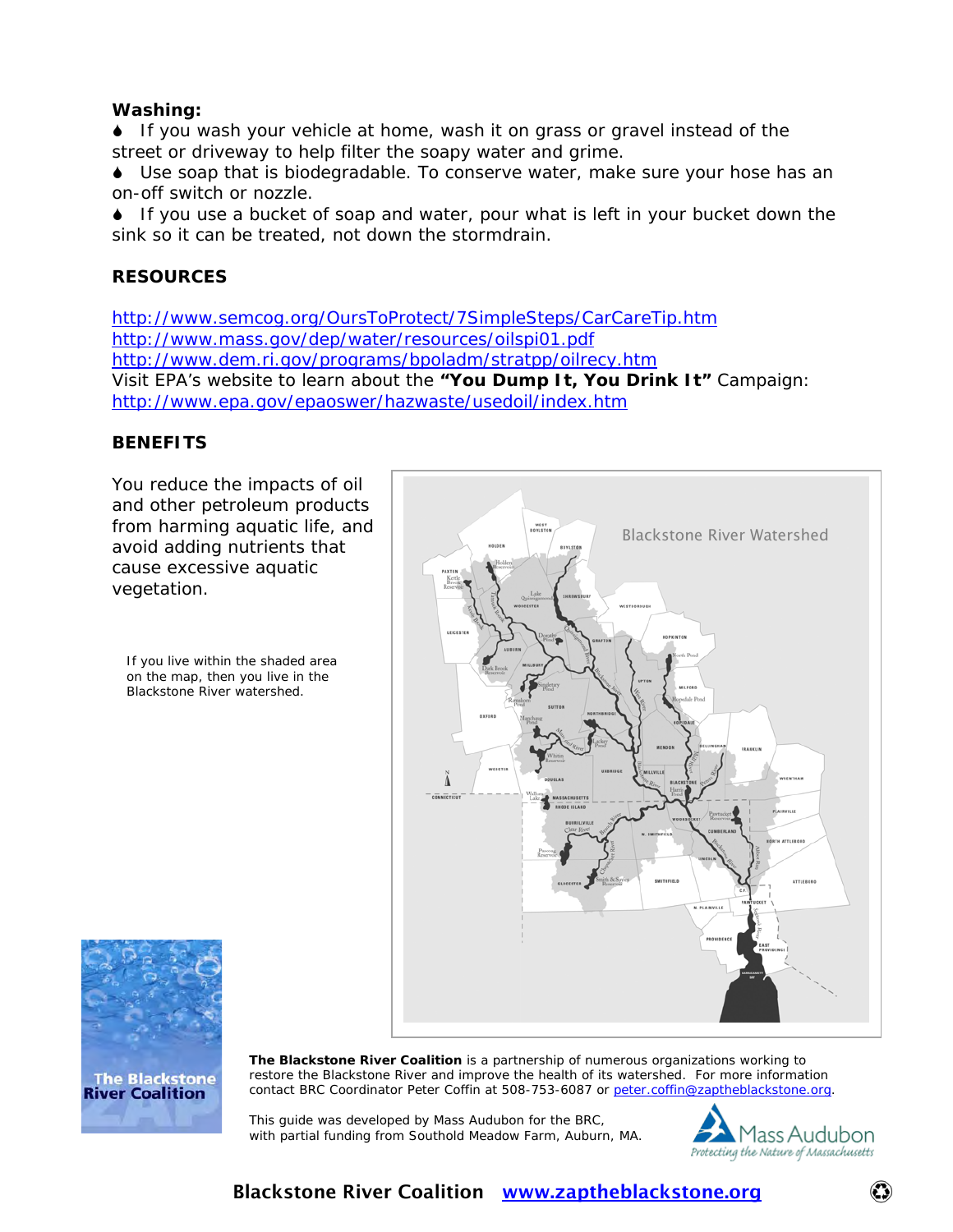# **Poop Pickup**

Lawns/ Gardens

Cleaning Up After Your Dog

**WHY?** 

Car Care

#### Pet Waste

Clean Dishes/ Clean **Streams** 





their waste is a health risk when deposited on streets and lawns. It can be washed down **storm drains** and end up in our brooks, streams and rivers, and lakes and ponds. The bacteria, together with other pollutants, can make the water unsafe for swimming

and cause health hazards for humans and aquatic life. It may be difficult to picture how one dog depositing a small amount of animal waste here and there can result in potential water pollution, but studies have shown that the cumulative impact of waste from all the pets, livestock, and resident waterfowl within a watershed can have a significant impact on water quality. Here's how to take care of your pet's poop without polluting your neighborhood and its water quality.

#### **HOW?**

| Rooftop<br><b>Runoff</b>      | • When walking your dog, bring a small trowel or "pooper-scooper" and a<br>plastic bag.                                                                                                                                                     |
|-------------------------------|---------------------------------------------------------------------------------------------------------------------------------------------------------------------------------------------------------------------------------------------|
|                               | Make sure your pet does not pee directly on the pavement. It is less likely the<br>next rainstorm will wash the waste into the storm drains or local tributaries.                                                                           |
|                               | $\bullet$ After your pet does its business, scoop the poop and place it in the bag. Tie it<br>shut until you get home.                                                                                                                      |
| Household<br><b>Hazardous</b> | Flush the poop down the toilet or place the bag in your garbage can.                                                                                                                                                                        |
| Waste                         | It's not just your dog! Feeding ducks and geese may seem harmless but, in<br>fact, can be a nuisance to people and harmful to our water. Feeding waterfowl<br>causes them to become dependent on humans. This, in turn, creates unnaturally |
| Pervious<br><b>Surfaces</b>   | high populations and problems in our parks and lakes. Waterfowl waste can<br>pollute our water with harmful bacteria.                                                                                                                       |
|                               | <b>RESOURCES</b>                                                                                                                                                                                                                            |
| Stream                        | http://www.uri.edu/ce/healthylandscapes/tips/7.html                                                                                                                                                                                         |
| <b>Buffers</b>                | <b>BENEFITS</b>                                                                                                                                                                                                                             |
|                               | You help keep the watershed healthy, protecting fish and wildlife habitats. You<br>also make your neighborhood more enjoyable.                                                                                                              |

**b**  $\rightarrow$  **more**  $\rightarrow$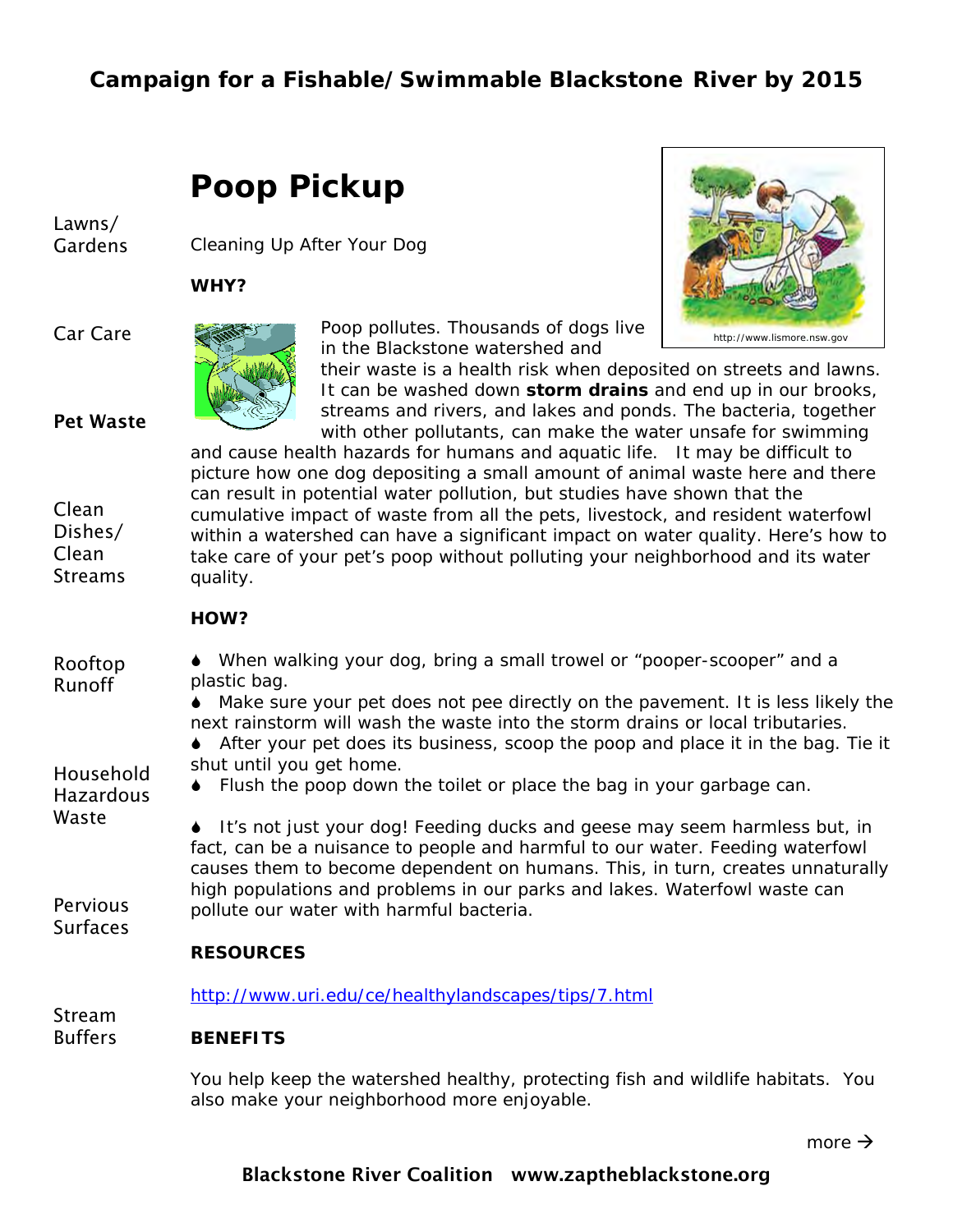Blackstone River Watershed





**The Blackstone River Coalition** is a partnership of numerous organizations working to restore the Blackstone River and improve the health of its watershed. For more information contact BRC Coordinator Peter Coffin at 508-753-6087 or [peter.coffin@zaptheblackstone.org](mailto:peter.coffin@zaptheblackstone.org).

This guide was developed by Mass Audubon for the BRC, with partial funding from Southold Meadow Farm, Auburn, MA.



 $\odot$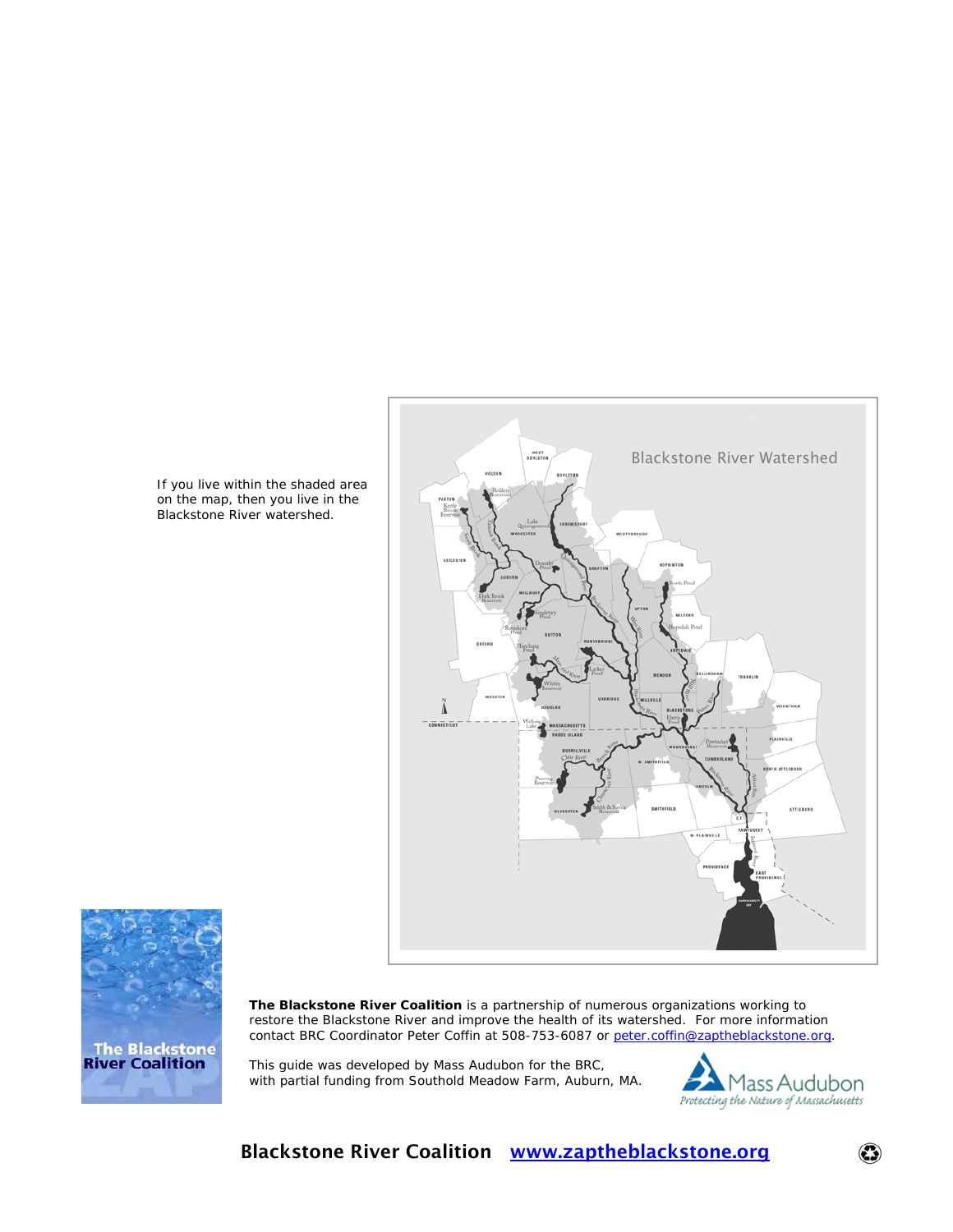# **Clean Dishes and Clean Streams**

Lawns/ Using phosphate-free detergent in your dishwasher

Gardens

**WHY?** 



Car Care Dirty soapy water from your dishwasher flows into your septic system, and can leach into the nearest waterway, bringing with it lots of phosphorus. Phosphorus is a nutrient and causes excessive aquatic plant growth, maybe in your local swimming area. Even if your home is sewered, treatment plants don't remove all phosphorus, discharging some to waterways.

#### Pet Waste **HOW?**

| Clean<br>Dishes/<br>Clean<br><b>Streams</b> | ♦ You can help improve water<br>quality by using no- or low-<br>phosphorus dishwasher<br>detergent. Read labels and make<br>sure phosphorus is not a listed<br>ingredient. Most common brands<br>of dishwasher detergent contain<br>phosphorus, with the amount |
|---------------------------------------------|-----------------------------------------------------------------------------------------------------------------------------------------------------------------------------------------------------------------------------------------------------------------|
| Rooftop<br>Runoff                           | varying considerably by brand<br>and by type, with the lesser<br>amounts in gels and liquids, and<br>greater amounts in powders and<br>tablets/pacs. The chart shows<br>percentage of phosphate by                                                              |
| Household<br><b>Hazardous</b>               | brand and type.                                                                                                                                                                                                                                                 |

### **RESOURCES**

Waste

Buffers

|                      | This shelf survey was conducted      |
|----------------------|--------------------------------------|
| Pervious<br>Surfaces | at Big Y, Hannaford, Market          |
|                      | Basket, Shaw's, Stop & Shop and      |
|                      | Trader Joe's. Information is from    |
|                      | the Mass. Department of              |
|                      | Environmental Protection and the New |
|                      | Hampshire Department of Environ-     |
|                      | mental Services website              |
| Stream               | http://www.des.state.nh.us/bb.htm    |

#### **BENEFITS**

You reduce the amount of phosphorus entering our waterways and the wastewater treatment plants.  $\Box$  more  $\rightarrow$ 

| <b>Automatic Dishwasher Detergent</b> | $\frac{0}{0}$     |
|---------------------------------------|-------------------|
|                                       | <b>Phosphorus</b> |
|                                       |                   |
| Gel/Liquid                            |                   |
| Citrus Magic                          | $\theta$          |
| <b>Seventh Generation</b>             | $\theta$          |
| Palmolive Gel                         | 3.3               |
| Electrasol Gel                        | 3.7               |
| Hannaford Gel                         | 4.0               |
| Best Yet Gel                          | 4.0               |
| Sunlight Gel                          | 4.3               |
| Cascade Liquid                        | $4.\overline{5}$  |
| Cascade Gel                           | 4.5               |
| Cascade Complete                      | 5.0               |
|                                       |                   |
| Powder                                |                   |
| Trader Joe's                          | $\theta$          |
| Electrasol                            | 4.5               |
| Sunlight 2 in 1                       | 4.5               |
| Hannaford                             | $\overline{5.3}$  |
| Cascade                               | 6.4               |
| Cascade Complete                      | 6.9               |
|                                       |                   |
| <b>Tablets/Pacs</b>                   |                   |
| Sun & Earth Concentrated Pacs         | $\overline{0}$    |
| <b>Market Basket Tabs</b>             | 8.0               |
| Cascade 2-1 Pacs                      | 8.0               |
| Sunlight 3 in 1 Pacs                  | 8.6               |
| <b>Electrasol Tabs</b>                | 8.7               |
| Electrasol 3 in 1 Tabs                | 8.7               |
| <b>Electrasol Gel Pacs</b>            | 8.7               |
|                                       |                   |
| <b>Dishwashing Liquid</b>             | $\theta$          |
| No phosphates allowed                 |                   |
| <b>Laundry Detergent</b>              | $\mathbf{0}$      |
| No phosphates allowed                 |                   |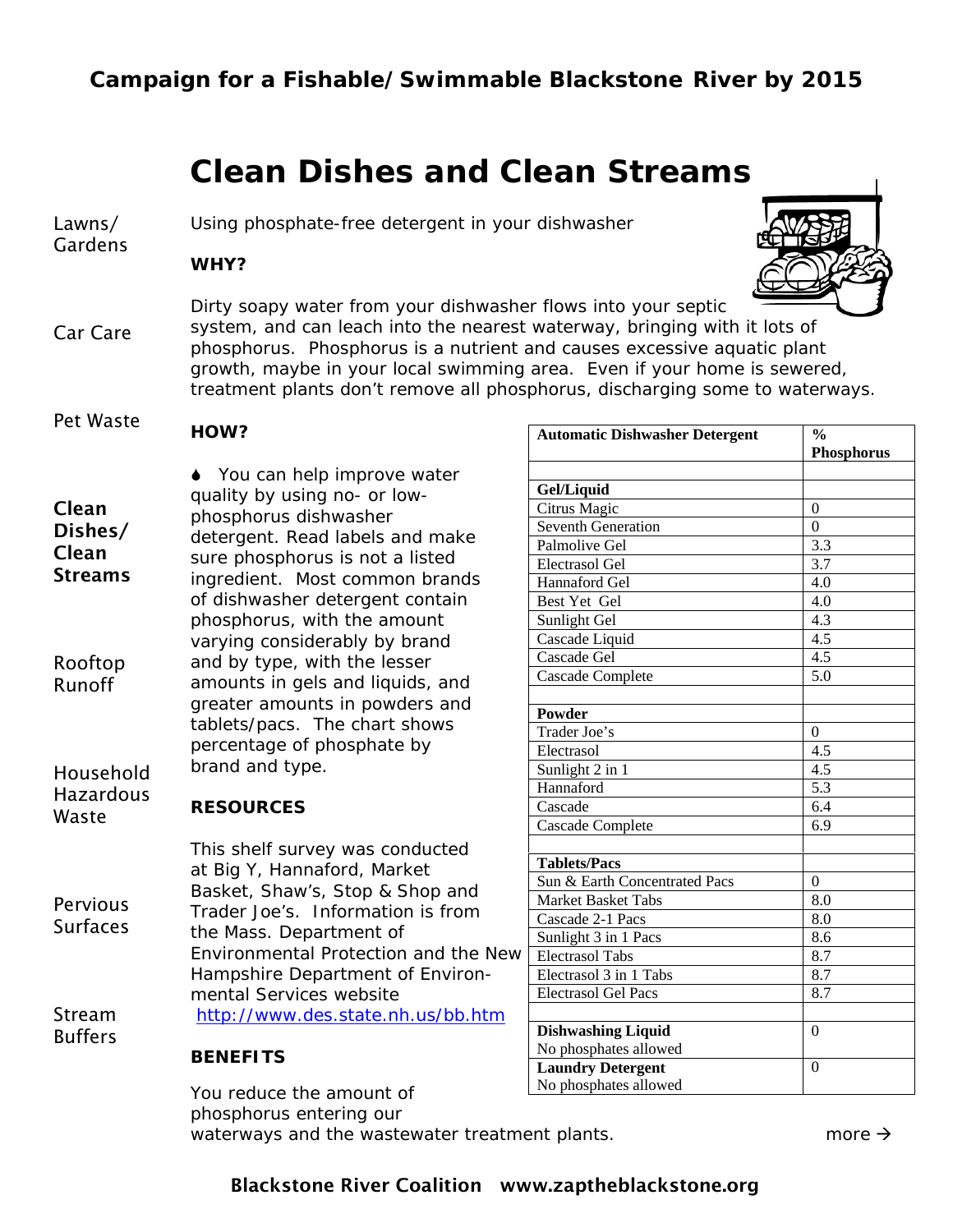If you live within the shaded area on the map, then you live in the Blackstone River watershed.





**The Blackstone River Coalition** is a partnership of numerous organizations working to restore the Blackstone River and improve the health of its watershed. For more information contact BRC Coordinator Peter Coffin at 508-753-6087 or [peter.coffin@zaptheblackstone.org.](mailto:peter.coffin@zaptheblackstone.org)

This guide was developed by Mass Audubon for the BRC, with partial funding from Southold Meadow Farm, Auburn, MA.

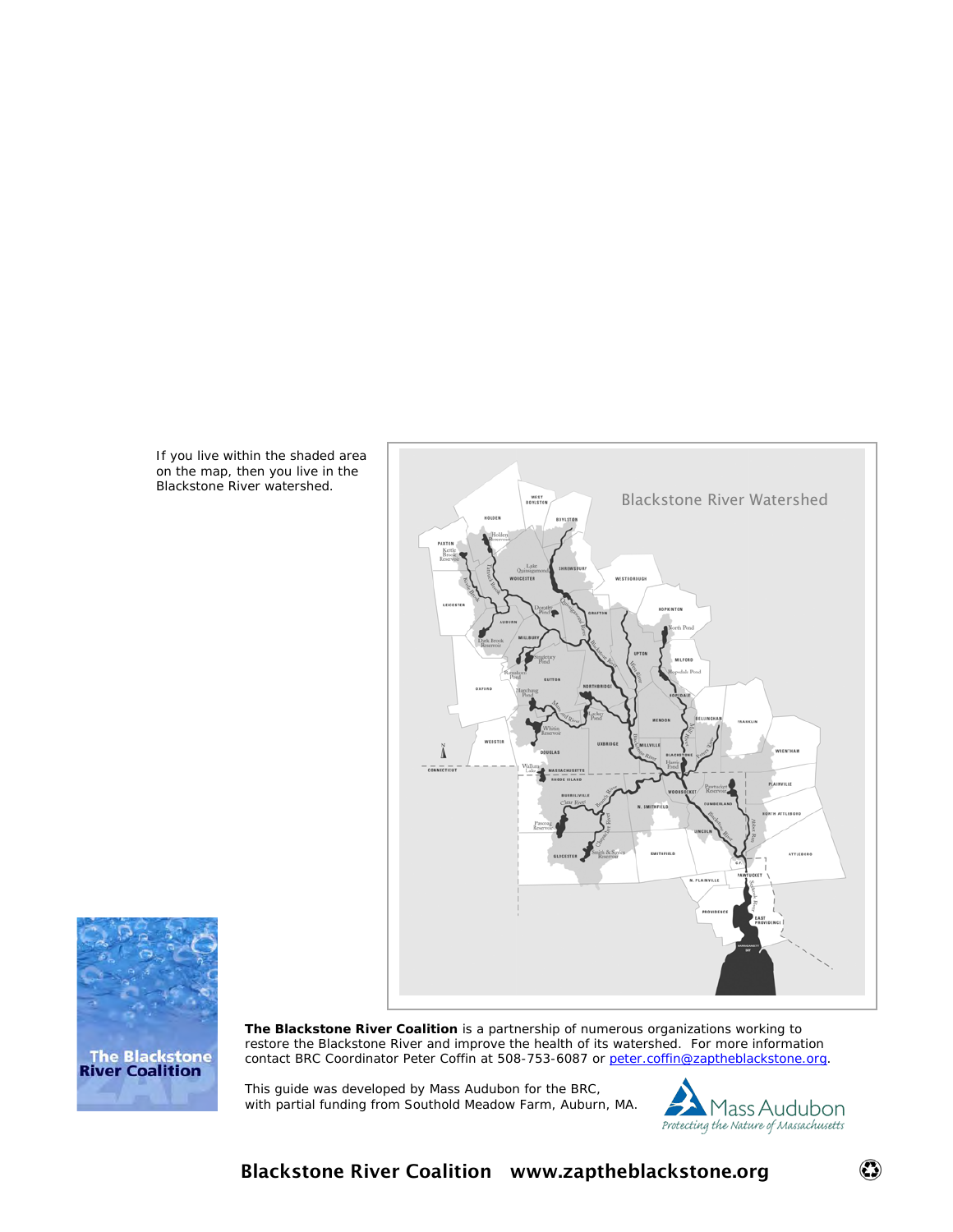# **Rooftop Runoff - Harvesting Rainwater**

Lawns/ Gardens

Car Care

Redirecting downspouts, collecting rainwater in rain barrels, and creating rain gardens can cut down on your water bill as well as protect water quality.

#### **WHY?**



Water running off your roof during a rainstorm can be part of the problem — or a resource you can put to good use! On many properties in the Blackstone watershed, rooftop runoff from the gutter and downspout drains to the driveway or onto yards with compacted clay soil. In either case, it eventually flows into **storm drains** in the road and directly into our local streams, often causing flooding. Reducing storm water runoff is the first step to reviving life in urban streams.

Pet Waste

Clean Dishes/ Clean **Streams**  **What's a rain garden?** A rain garden is an attractive native plant garden with a special purpose: to reduce the amount of stormwater that rushes into our streams and other waterways. It is constructed as a place to direct the stormwater that falls on your property and is landscaped with water-loving native plant species. By creating a rain garden in your yard, you can use rain the way nature intended instead of wasting this valuable resource!



#### Rooftop Runoff

Household

Pervious

Stream Buffers http://nemo.uconn.edu/tools/publications/rain\_garden\_broch.pdf

Here's how to divert rainwater runoff away from hard surfaces and create rain gardens to infiltrate more, so that you can help support aquatic life and reduce stream bank erosion. What's more, rainwater diversion can help you save water for use in your yard, eliminate potential flooding in your basement, and reduce your water bill.

| 11003611010      | HOW?   |
|------------------|--------|
| <b>Hazardous</b> |        |
| Waste            | Dodiro |

**Redirect downspouts:** 

6 Check your gutters and roof drains and remove any leaves or other debris that may block water flow. If leaf accumulation is a recurring problem, consider installing commercial gutter shields.

Surfaces 6 If your roof drain downspouts discharge to your driveway or too close to the house, install extensions that carry the water at least six feet away from the driveway or

> foundation to a vegetated area of your yard. Use additional pieces of downspout or open gutters for the extensions. Place a splash block at the end of the extension to spread out the water as it runs onto your lawn. This reduces the potential for soil erosion.

6 Or you can collect runoff in a rain barrel to use for irrigation. Cut off your downspout at an appropriate distance from the ground, and place a rain barrel underneath. Place screening over it to protect it from leaf litter and mosquitoes. Attach a hose to the spigot or use a watering can.

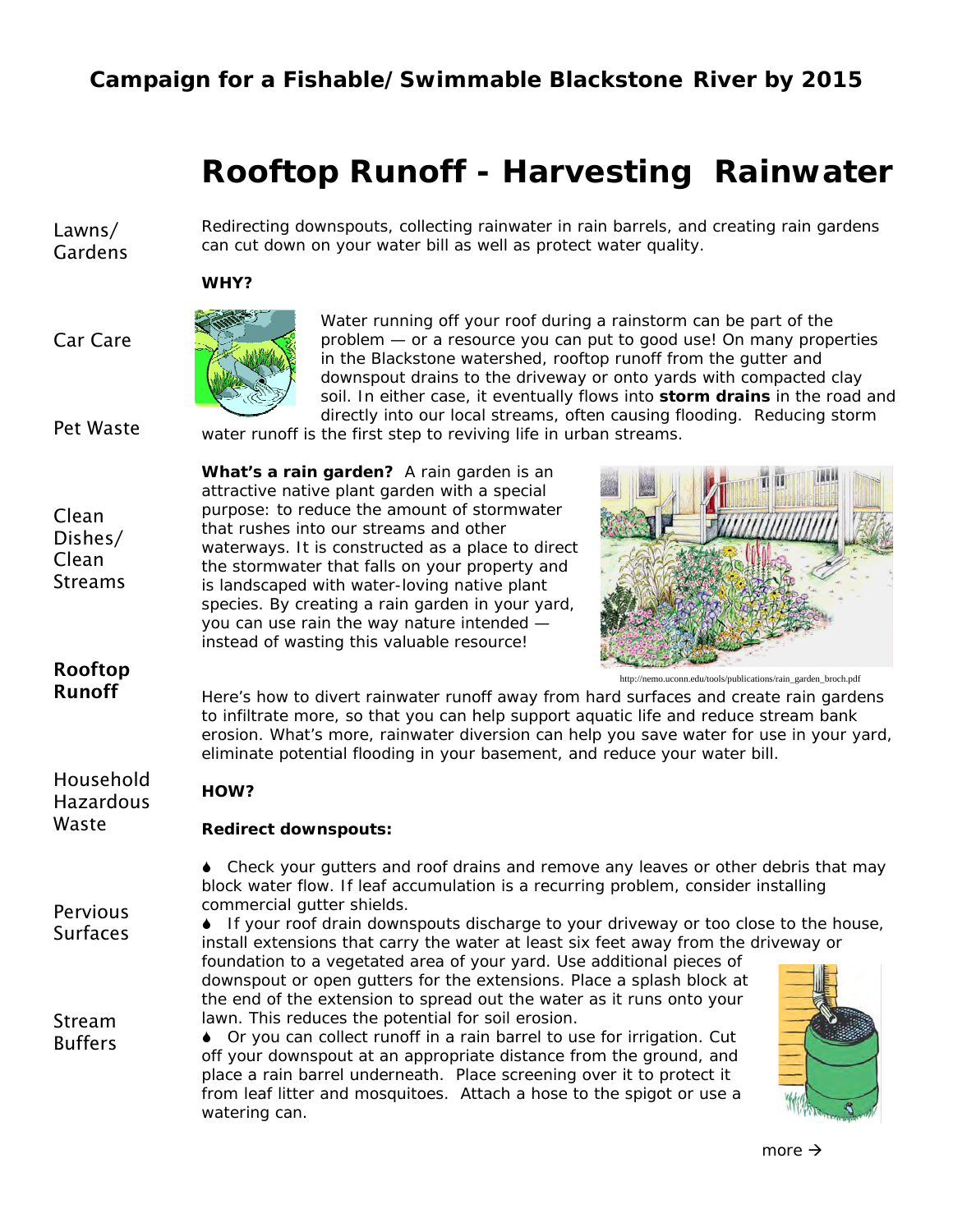#### **Create Rain Gardens:**

6 Look for low-lying areas of your yard where water tends to run or collect during a rainstorm.

6 Dig out the soil 2-4 feet down, taking care not to destroy any significant roots of nearby trees.

6 Mix shredded leaf mulch (available from your municipality) with the soil that you have removed. Refill the hole.

6 Place a berm (small mound) along the lower edge of the area you've selected, so you can capture and retain stormwater.

6 Plant the garden with water-loving native plants that can handle alternately very wet and dry conditions.

#### **RESOURCES**

Rain Garden How-To: [http://nemo.uconn.edu/tools/publications/rain\\_garden\\_broch.pdf](http://nemo.uconn.edu/tools/publications/rain_garden_broch.pdf)  http://clean-water.uwex.edu/pubs/home.htm#yard

<http://www.uri.edu/ce/healthylandscapes/rainbsources.html>

Visit Mass Audubon's demonstration rain garden at Broad Meadow Brook Conservation Center, 414 Massasoit Road, Worcester, MA.

#### **BENEFITS**

You reduce the volume of stormwater entering our streams, while creating a source of water for your yard between rainfalls. You also save money on your water and sewer bills.

Your rain garden will help keep water in the ground – where it belongs! It will also add an attractive and interesting new element to your landscaping.

> If you live within the shaded area on the map, then you live in the Blackstone River watershed.





**The Blackstone River Coalition** is a partnership of numerous organizations working to restore the Blackstone River and improve the health of its watershed. For more information contact BRC Coordinator Peter Coffin at 508-753-6087 or [peter.coffin@zaptheblackstone.org.](mailto:peter.coffin@zaptheblackstone.org)

This guide was developed by Mass Audubon for the BRC, with partial funding from Southold Meadow Farm, Auburn, MA.



### Blackstone River Coalition [www.zaptheblackstone.org](http://www.zaptheblackstone.org/)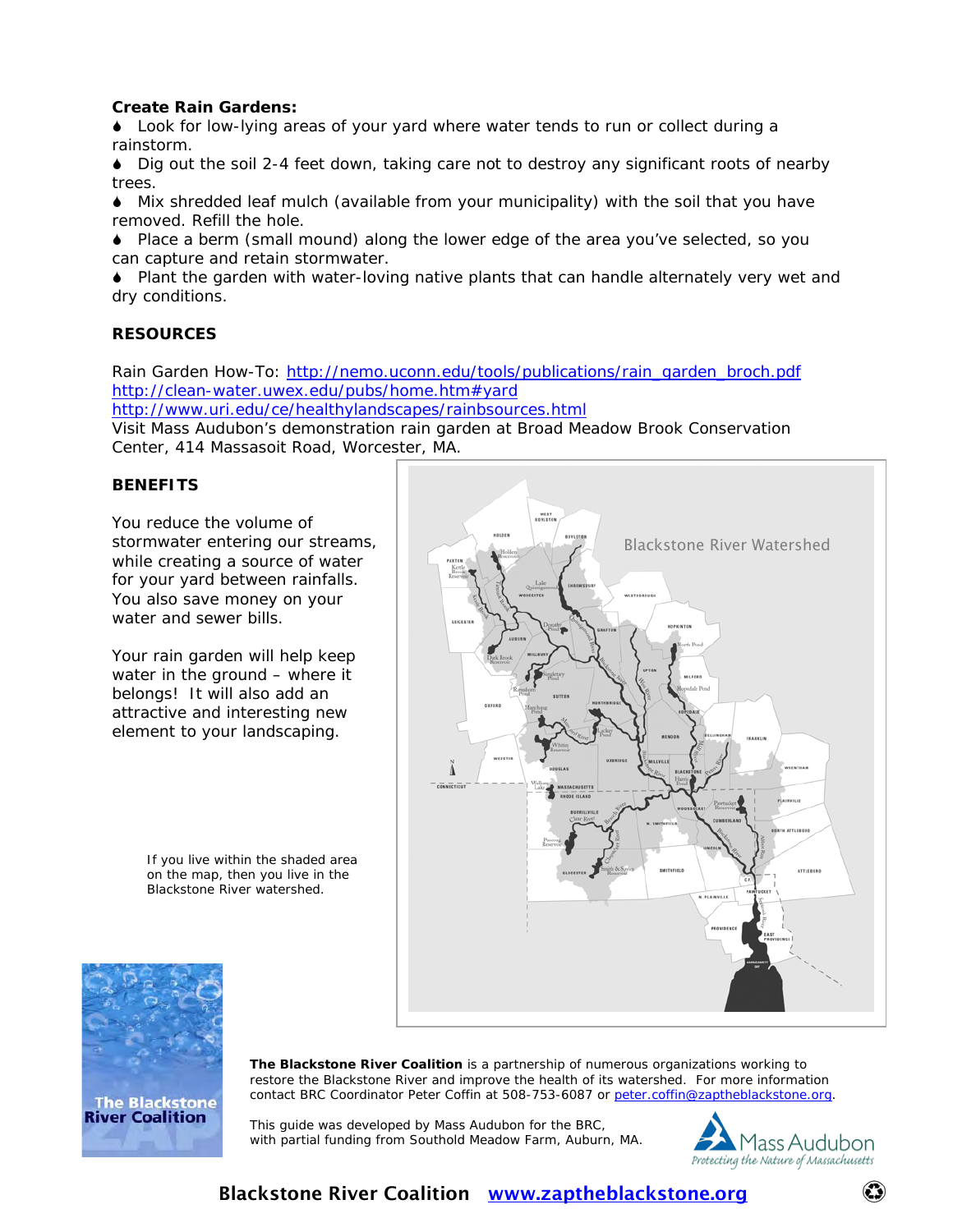# **H2W – Household Hazardous Waste**

Carefully storing and disposing of household cleaners,

Lawns/ Gardens

Car Care

Pet Waste

#### **WHY?**



chemicals, and oils

Antifreeze, household cleaners, gasoline, pesticides, oil paints, solvents, and motor oil are just some of the common household products that can enter our **storm drains**. Help keep these out of our lakes and streams. Instead of putting these items in the trash, down the storm drain, or on the ground, take them to a local hazardous waste center or collection day.

### $H \cap T$

| Clean                                                                     | HOW?                                                                                                                                                                                                                                      |
|---------------------------------------------------------------------------|-------------------------------------------------------------------------------------------------------------------------------------------------------------------------------------------------------------------------------------------|
| Dishes/<br>Clean<br><b>Streams</b>                                        | Here are some simple steps you can take to carefully dispose of household<br>wastes and help keep our water clean. Give them a try. A few simple changes<br>can make a big difference!                                                    |
| Rooftop<br>Runoff<br><b>Household</b><br><b>Hazardous</b><br><b>Waste</b> | Identify it. Be aware of household products that can harm children, pets, and<br>the environment. The words "danger," "caution," "warning," or "toxic" indicate<br>that you need to be careful in how you use and dispose of the product. |
|                                                                           | • Less is better. Reduce waste and save money by purchasing only the<br>materials you need. When possible, choose less toxic alternatives. For example,<br>try cleaning your windows with vinegar and water.                              |
|                                                                           | Store properly. Keep unused products in their original containers with labels<br>intact. Select cool, dry storage areas that are away from children, pets, and<br>wildlife.                                                               |
| Pervious<br><b>Surfaces</b>                                               | Disposal is key. Never dump motor oil, chemicals, and other toxic materials<br>down storm drains, sinks, or on the ground. Contact your local community for<br>disposal locations, guidelines, and dates.                                 |
|                                                                           | Don't forget the RV. Dispose of recreational vehicle sanitary waste at a<br>nearby drop-off location. Never put it down a storm drain or roadside ditch!                                                                                  |
| Stream<br><b>Buffers</b>                                                  | <b>RESOURCES</b>                                                                                                                                                                                                                          |
|                                                                           | http://www.uri.edu/ce/wq/has/PDFs/WQP.Hazardous.pdf<br>For more information on RV dump locations and requirements:<br>MA: http://www.rvdumps.com/dumpstations/node/46                                                                     |

RI: <http://www.rvdumps.com/dumpstations/node/65>more  $\rightarrow$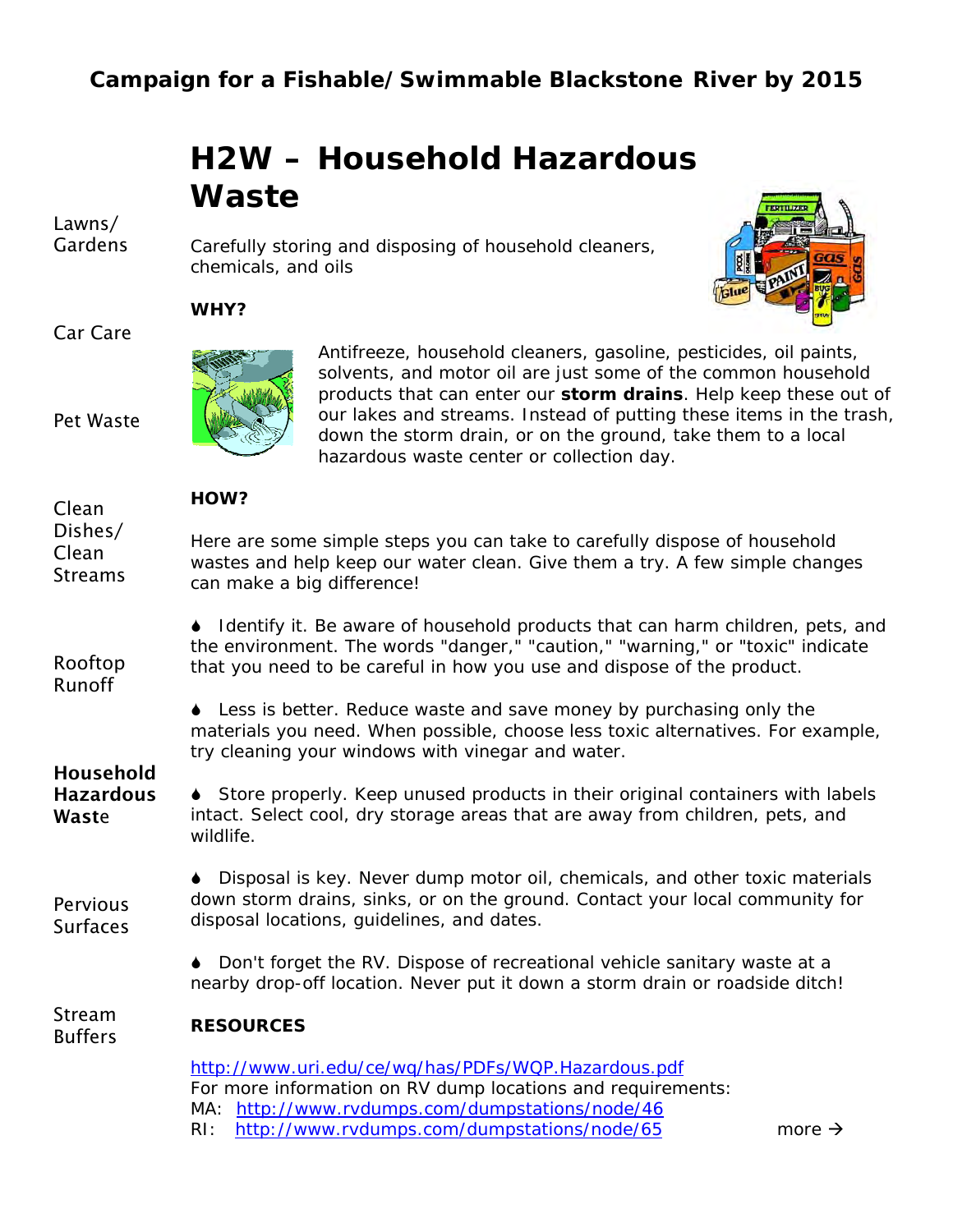#### **BENEFITS**

By keeping these toxic materials out of our waterways, you make living much easier for aquatic critters and plants.







**The Blackstone River Coalition** is a partnership of numerous organizations working to restore the Blackstone River and improve the health of its watershed. For more information contact BRC Coordinator Peter Coffin at 508-753-6087 or [peter.coffin@zaptheblackstone.org.](mailto:peter.coffin@zaptheblackstone.org)

This guide was developed by Mass Audubon for the BRC, with partial funding from Southold Meadow Farm, Auburn, MA.

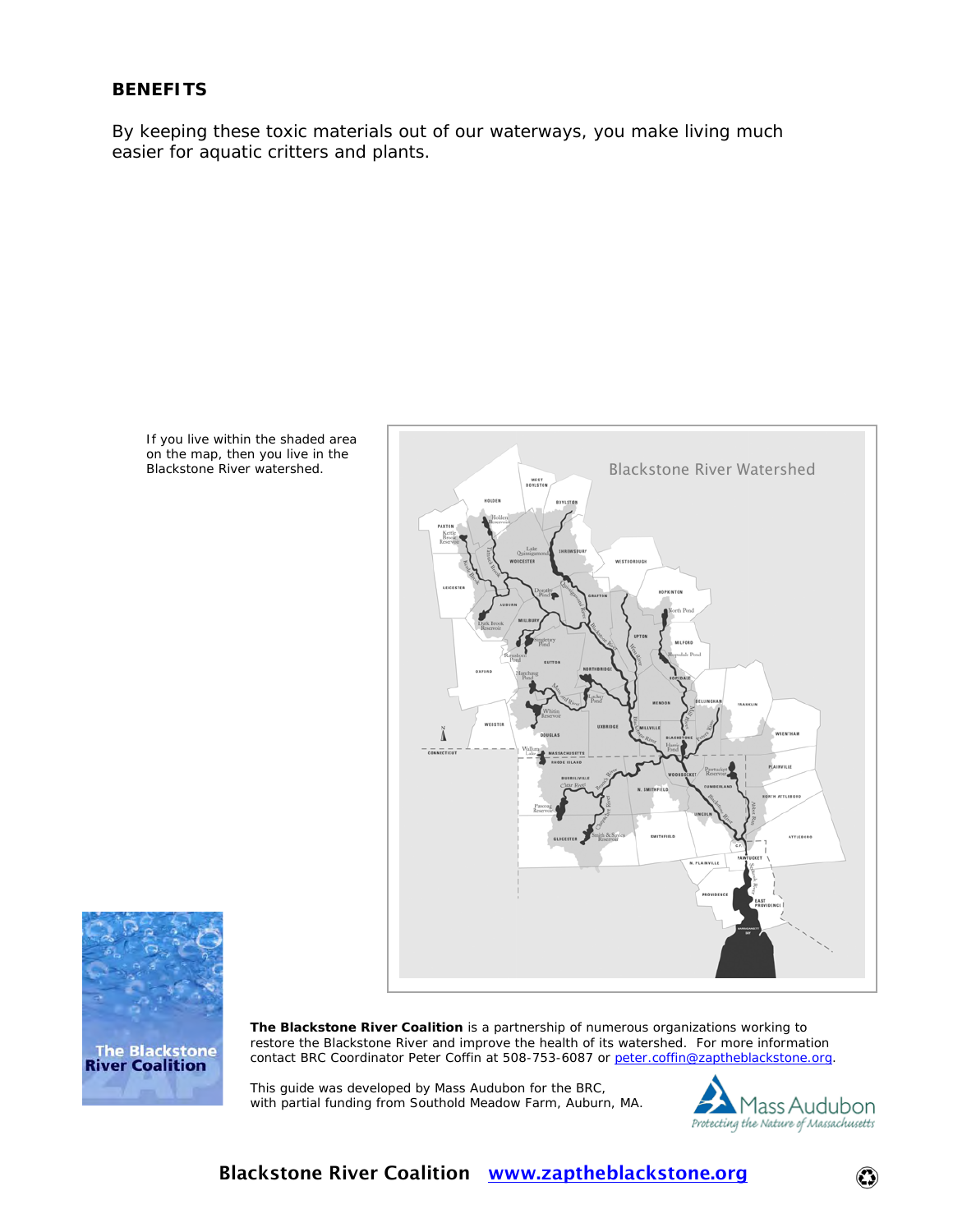# **Homeowners: UNPAVE!**

Lawns/ Gardens

**WHY?**



Car Care



Reducing paved surfaces

water and lower low water

This is one of the most important actions you can take toward helping to improve our local streams in the Blackstone watershed. Did you ever consider how much water runs off your property during a rainstorm? Every time there's a heavy rain, hundreds even thousands—of gallons of water fall on your roof, driveway, patio, and other paved surfaces. These surfaces are called

Pet Waste

"impervious" because it is impossible for the water to penetrate them. Instead of seeping back into the ground, the water rushes from your property

into **storm drains**, picking up chemicals, litter, oil and other pollutants along the way. From the storm drains, it flows directly into local streams, untreated. The large volume of water that flows into our streams during a rainstorm flushes life out of our waterways, erodes stream banks, recedes quickly, and leaves excessively low levels of water in the stream after a rain. Storm water running off of impervious surfaces does not infiltrate to ground water, so there is less recharge in our streams. Our streams are "flashier", with higher high

Clean Dishes/ Clean **Streams** 

Rooftop Runoff

Here's how you can reduce runoff from your property and infiltrate more.

#### **HOW?**

| Household<br><b>Hazardous</b> | Analyze how much of your property is covered with paved surface. Make a<br>list of all of the impervious surfaces, including your roof, driveway, patio, and<br>other paved areas.                                                                                                                                                   |
|-------------------------------|--------------------------------------------------------------------------------------------------------------------------------------------------------------------------------------------------------------------------------------------------------------------------------------------------------------------------------------|
| Waste                         | • When it comes time to repave your driveway, front walk, or other pathways,<br>choose gravel, wood mulch, or open-design pavers such as flat stones, bricks,<br>pre-cast concrete lattice pavers, or pervious concrete. Place the new cover on<br>well-drained soil or on a sand or gravel bed, so that rainwater can soak into the |
| <b>Pervious</b>               | ground. (If weeds grow in the spaces between pavers, consider introducing                                                                                                                                                                                                                                                            |
| <b>Surfaces</b>               | moss as a natural way to crowd out weeds and make the area more attractive.)<br>• If you want to take action right away, decide where you could most easily<br>remove impervious surface and replace it with wood mulch, gravel, soil, or<br>alternative pavers.                                                                     |
| Stream                        | - Start with one small area or project, and expand from there.                                                                                                                                                                                                                                                                       |
| <b>Buffers</b>                | - Remove the paved surface or compacted soil using a pick or hire a                                                                                                                                                                                                                                                                  |
|                               | contractor to remove the pavement for you.                                                                                                                                                                                                                                                                                           |
|                               | - Break up the compacted soil underneath, and add shredded leaf mulch to                                                                                                                                                                                                                                                             |
|                               | help the soil retain water.                                                                                                                                                                                                                                                                                                          |
|                               | Couse with the nemipue ourface of your abojec, as indicated above                                                                                                                                                                                                                                                                    |

- Cover with the pervious surface of your choice, as indicated above.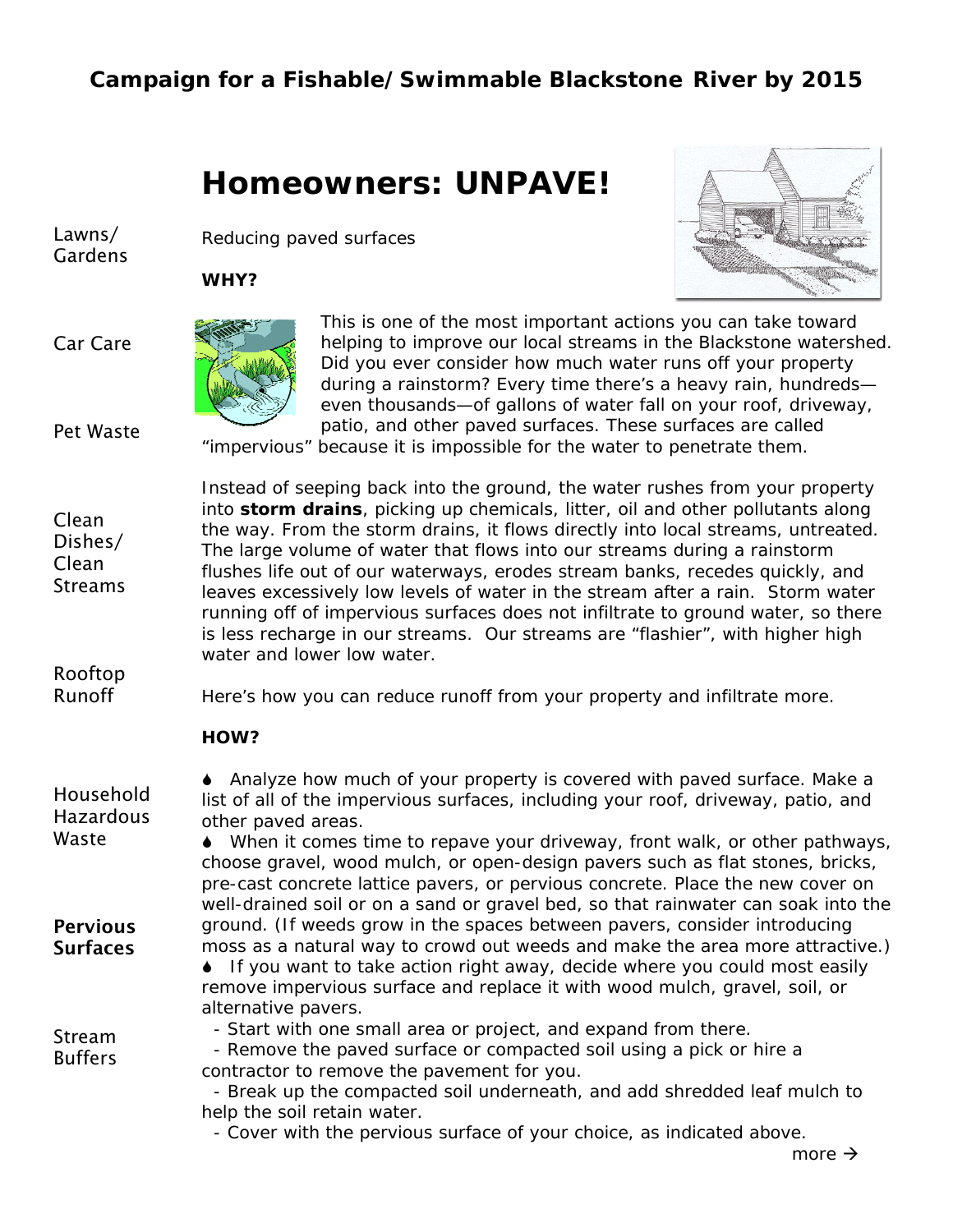If you're thinking about building an addition on your house, consider building up — not out.

#### **RESOURCES**

[http://www.recycleworks.org/greenbuilding/sus\\_impervioussurfaces.html](http://www.recycleworks.org/greenbuilding/sus_impervioussurfaces.html) <http://www.spacreek.org/cn-storm.htm>

#### **BENEFITS**

By replacing hard surface with porous surface, you will allow water to be absorbed into the ground. Not only will you save thousands of gallons of rainwater from running into the storm drains and into the streams – you are helping to replenish our groundwater at a time when water is more precious than ever!





**The Blackstone River Coalition** is a partnership of numerous organizations working to restore the Blackstone River and improve the health of its watershed. For more information contact BRC Coordinator Peter Coffin at 508-753-6087 or [peter.coffin@zaptheblackstone.org](mailto:peter.coffin@zaptheblackstone.org).

This guide was developed by Mass Audubon for the BRC, with partial funding from Southold Meadow Farm, Auburn, MA.

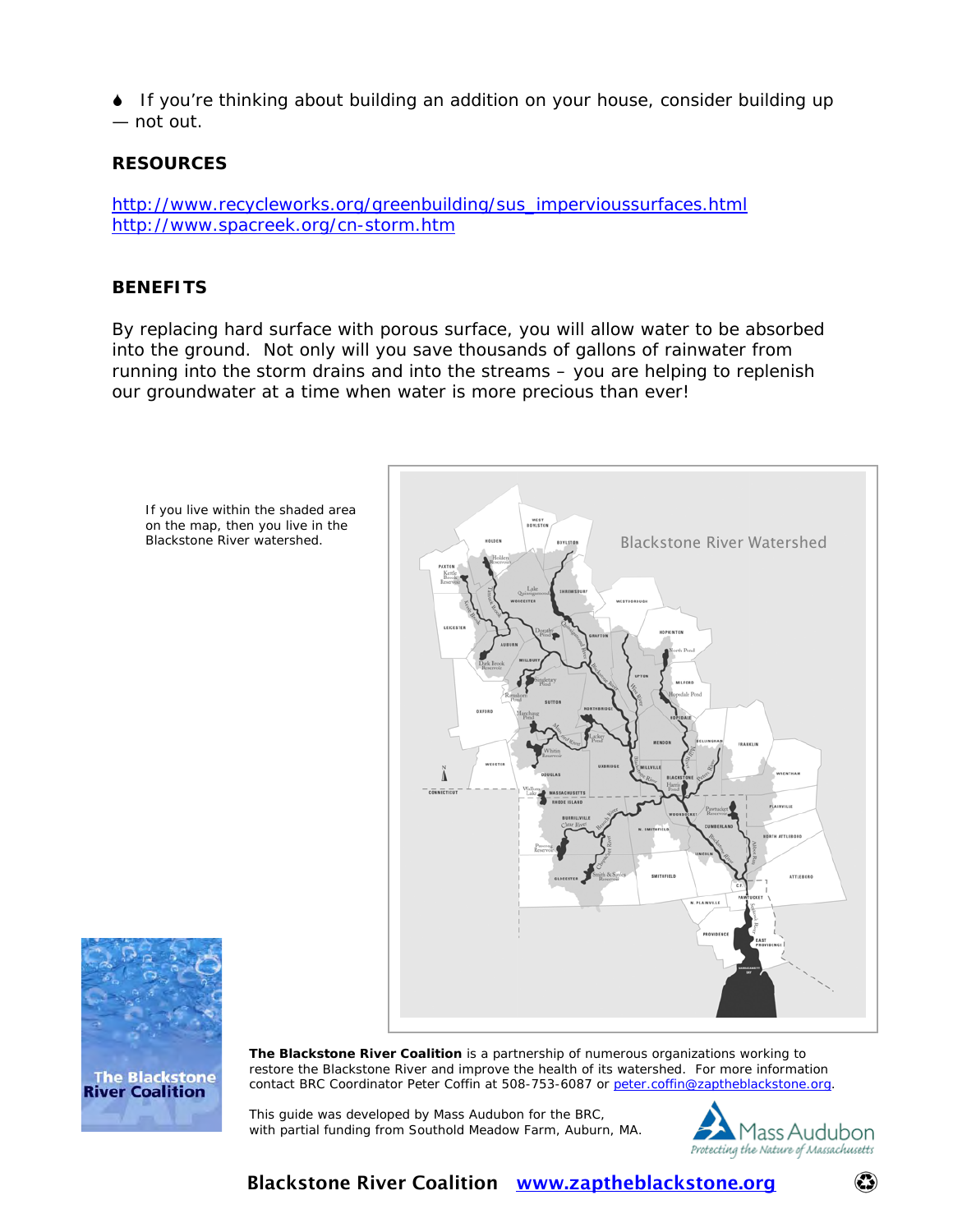# **Life on the Edge – of a Waterway**

Lawns/ **Gardens** 

Pet Waste

Maintaining stream buffers and tree canopies

#### **WHY?**



dsf.chesco.org/

- Car Care A key component for improving water quality is the protection of environmentally sensitive areas of vegetation that exist near streams, lakes and ponds, and wetland areas. These buffer areas help protect water quality in local streams and the mainstem of the Blackstone.
- Clean Dishes/ Clean **Streams** Vegetated buffers and tree canopies along stream banks shade waterways thus keeping temperatures down and dissolved oxygen up, provide detritus in the stream that serves as food and shelter for aquatic species, and stabilize stream banks, stream channels and floodplains from the erosion and scour of high velocity flood flows. These buffers also serve as the link between terrestrial wildlife and their source of water, food and cover. The roots absorb and "take up" nutrients and other pollutants from ground water as it migrates through the root zone. Plant stems and leaves filter pollutants and sediment from overland flow of storm water through passing through the buffer.
- Rooftop Runoff Household Hazardous Buffers prevent lawn chemicals from entering the waterway. Fertilizers washing into aquatic systems can cause algae blooms, which can ruin swimming and boating opportunities, create foul taste and odor in drinking water, and kill fish by removing oxygen from the water. Buffers also prevent sedimentation from erosion. Too much sediment can cloud the water, reducing the amount of sunlight that reaches aquatic plants, and raising water temperature thus reducing oxygen. Sediment can also clog the gills of fish or smother fish larvae.
- Waste **Pervious** It is very important to protect and restore stream buffers and tree canopy to help preserve these environmentally sensitive areas. If you are lucky enough to have a waterway or wetland on your property, you have a unique opportunity to help improve water quality in your neighborhood and the Blackstone River. Here's how to create, protect and maintain buffer areas.

**Surfaces** 

Stream Buffers

### **HOW?**

◆ Don't mow down to your stream. Leave at least 10 feet in native plant buffer to filter pollutants.

◆ If you fertilize your lawn, stop application at least 20 feet from water's edge to minimize runoff.

♦ Reduce surface water runoff and erosion by using permeable paving



surfaces, directing runoff to planted areas and increasing groundwater recharge. more  $\rightarrow$